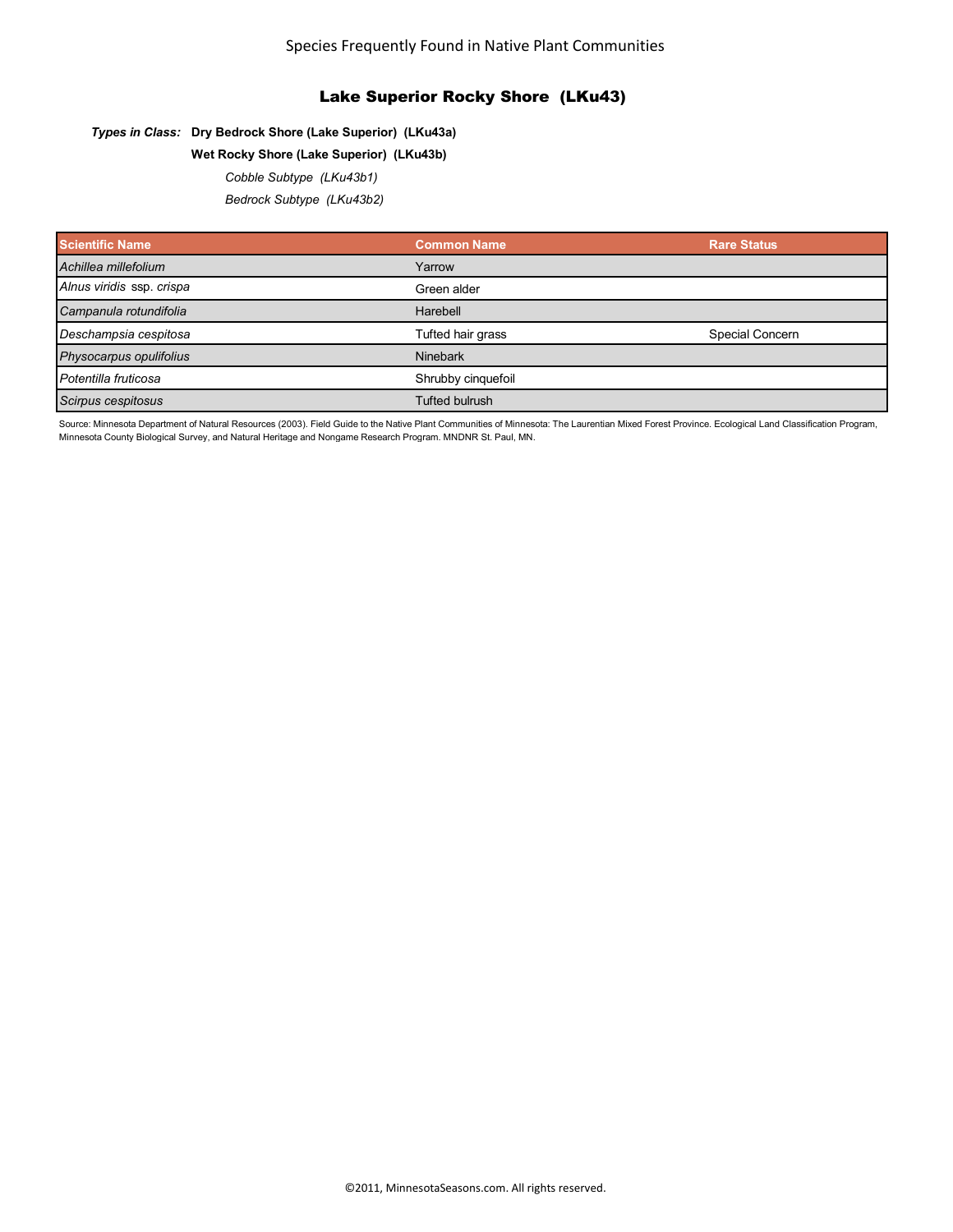# Lake Superior Rocky Shore (LKu43)

# **Dry Bedrock Shore (Lake Superior) (LKu43a)**

| <b>Scientific Name</b>        | <b>Common Name</b>       | <b>Rare Status</b> |
|-------------------------------|--------------------------|--------------------|
| Achillea millefolium          | Yarrow                   |                    |
| Agrostis hyemalis var. scabra | rough bentgrass          |                    |
| Campanula rotundifolia        | Harebell                 |                    |
| Deschampsia cespitosa         | Tufted hair grass        | Special Concern    |
| Physocarpus opulifolius       | <b>Ninebark</b>          |                    |
| Potentilla fruticosa          | Shrubby cinquefoil       |                    |
| Potentilla tridentata         | Three-toothed cinquefoil |                    |
| Solidago hispida              | Hairy goldenrod          |                    |
| Solidago ptarmicoides         | Upland white aster       |                    |

Source: Minnesota Department of Natural Resources (2003). Field Guide to the Native Plant Communities of Minnesota: The Laurentian Mixed Forest Province. Ecological Land Classification Program, Minnesota County Biological Survey, and Natural Heritage and Nongame Research Program. MNDNR St. Paul, MN.